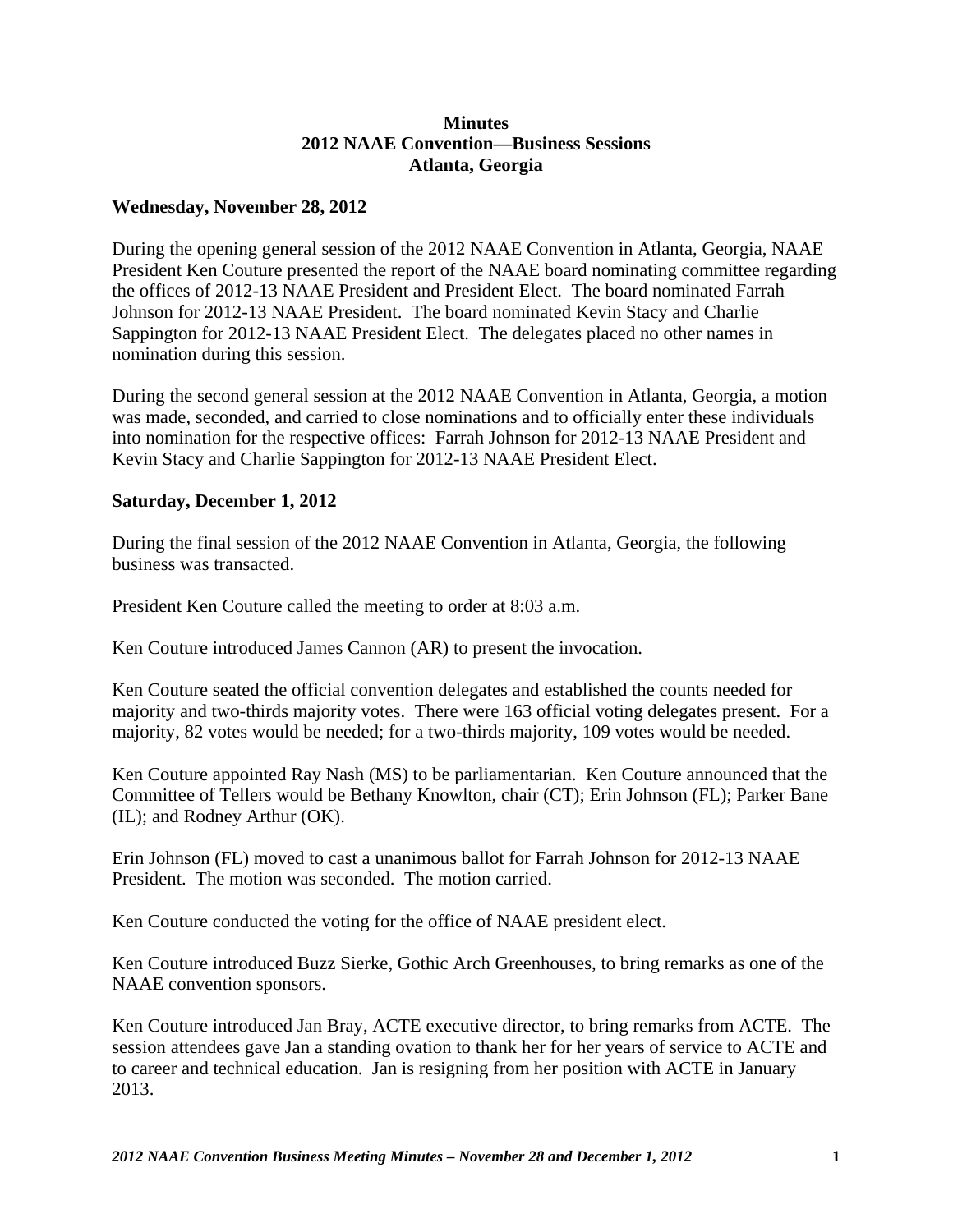The NAAE board members presented the awards for Ideas Unlimited (sponsored by Delmar Cengage Learning and represented by Erin Brennan) and Teachers Turn the Key (sponsored by RAM, as a special project of the National FFA Foundation).

Ken Couture called on the committee chairs to present the reports from the seven standing committees, as follows:

**Finance**—Chairperson Jeff Bash (IL) presented the report and moved for acceptance of the report. The second to the motion was implied. The motion carried.

**Marketing**—Chairperson SaraBeth Fulton (PA) presented the report and moved for acceptance of the report. The second to the motion was implied. The motion carried.

**Member Services**—Chairperson Perry Byars (FL) presented the report and moved for acceptance of the report. The second to the motion was implied. The motion carried.

**Policy and Bylaws**—Chairperson Frank Yesalavich (NJ) presented the report and moved for acceptance of the report. The second to the motion was implied. The motion carried.

**Professional Growth**—Chairperson Sherisa Nailor (PA) presented the report and moved for acceptance of the report. The second to the motion was implied. The motion carried.

**Public Policy**—Chairperson Aaron Geiman (MD) presented the report and moved for acceptance of the report. The second to the motion was implied. The motion carried.

**Strategic Planning**—Chairperson John Busekist (NY) presented the report and moved for acceptance of the report. The second to the motion was implied. The motion carried.

Ken Couture then opened the floor for other business. Jay Jackman presented a report on a Federal Register Notice announcing a USDA NIFA listening session and information collection regarding the USDA NIFA Youth Farm Safety Education and Certification Competitive Grant. No other unfinished or new business was presented.

Jay Jackman recognized the two outgoing regional vice presidents, Kevin Stacy and Charlie Sappington. Both Kevin Stacy and Charlie Sappington were awarded life membership in NAAE and presented an appreciation plaque.

Jay Jackman then recognized Ken Couture as the outgoing president. Jay presented Ken an outgoing president plaque, an appreciation plaque for Ken's school, and a NAAE Montana Silversmith belt buckle engraved with Ken's name and his NAAE presidential term of office. Ken Couture delivered his outgoing president address.

Ken Couture announced the results of the voting for NAAE president elect. Kevin Stacy (OK) was elected 2012-13 NAAE President Elect.

Ken Couture then recognized the outgoing regional vice presidents and regional secretaries and welcomed the new regional vice presidents and regional secretaries.